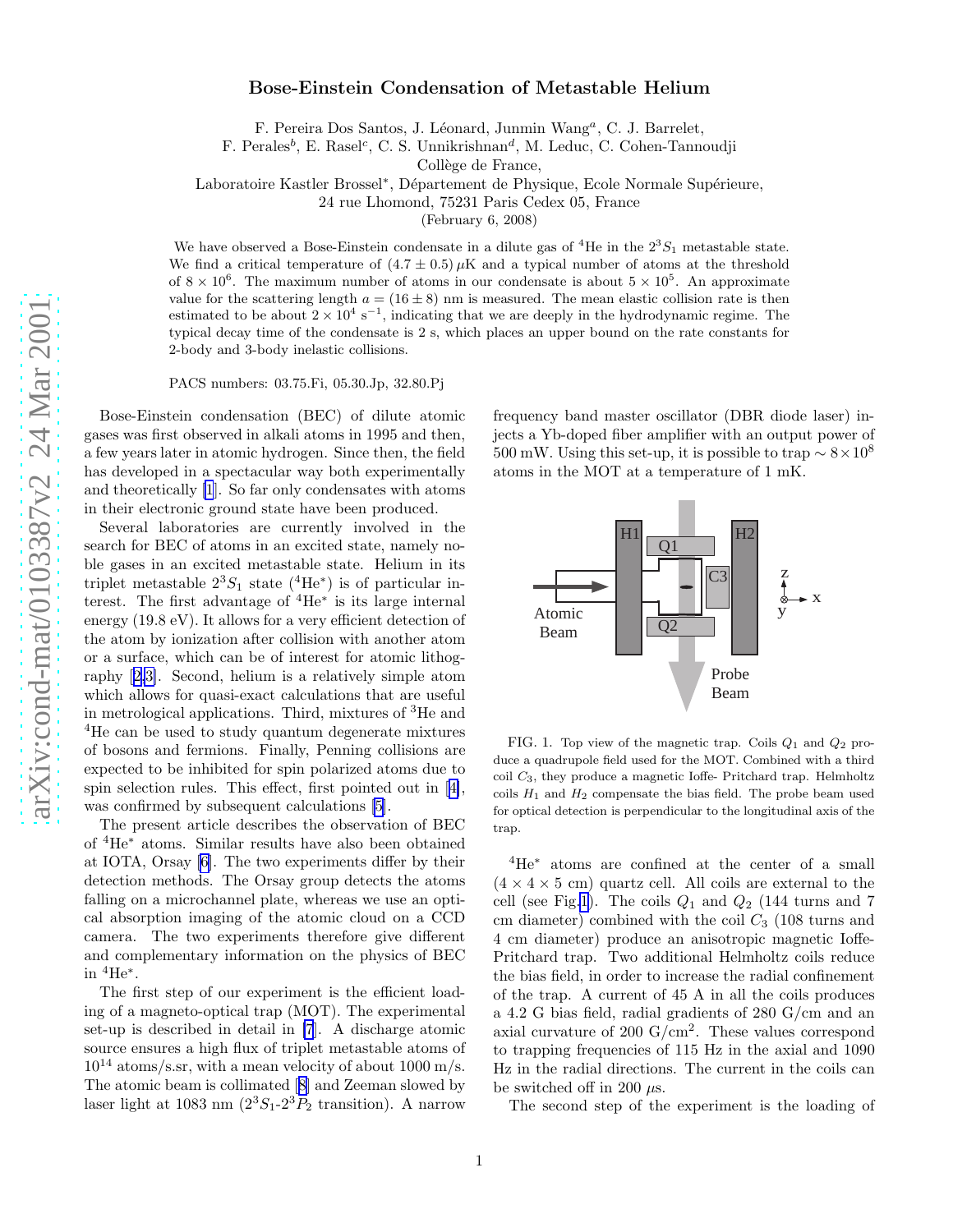the magnetic trap. After switching off the MOT field, the cloud is further cooled down to about 300  $\mu$ K during a 1 ms optical molasses phase. To increase the transfer efficiency from the molasses to the magnetic trap, the atoms are optically pumped by a circularly polarized laser pulse.  $3 \times 10^8$  atoms are loaded in the magnetic trap. The lifetime of the atomic cloud in the magnetic trap is about 35 seconds, and its temperature is 1.2 mK after compression and bias compensation.

The last step of the experiment consists of evaporative cooling performed by radio frequency (RF) induced spin flips. The frequency is ramped down from 160 MHz to around 12 MHz in 15 seconds. After evaporation, the trap is switched off and the cloud released from the trap is probed by absorption imaging on a CCD camera whose quantum efficiency is 1.5% at 1083 nm.



FIG. 2. a) Time-of-flight absorption images (1.4×1.4 mm) after an expansion time of 0.2, 2 and 8 ms; b) Ellipticity of the condensate for increasing expansion times. The solid line is the theoretical prediction without any adjustable parameters. The inversion of ellipticity is characteristic of the behaviour of an expanding condensate.

When the RF frequency of the evaporation is ramped down to a final frequency below 13 MHz, a narrow structure appears on the absorption image which we identify as a condensate. The strongest evidence for the presence of the condensate is the evolution of the shape of this structure when released from the trap in the timeof-flight (TOF) measurement. Its anisotropy increases as the expansion time is increased, and its ellipticity undergoes an inversion (see Fig.2 a). This observation is a consequence of the mean-field interaction between atoms in the condensate[[9\]](#page-3-0). The theoretical prediction containing no adjustable parameters agrees well with our measurements (see Fig.2 b).

The spatial distribution of the absorption pictures is fitted with the sum of two functions, one for the condensate and one for the thermal cloud (see insert in fig. 3). The function for the condensate is an integration along the z-axis of a paraboloidal distribution. It describes the equilibrium density profile of the condensate within the harmonic trap in the Thomas-Fermi limit[[10](#page-3-0)]. The function for the thermal cloud is a  $g_2$  function valid for a bosonic gas close to the transition where the chemicalpotential  $\mu$  is an adjustable parameter [[1\]](#page-3-0). From the fit, we extract the ratio between the number of atoms in the condensate,  $N_0$ , and the total number of atoms, N. Plotting  $N_0/N$  versus the temperature T (Fig.3) gives the value of the critical temperature  $T_c = 4.7 \pm 0.5 \,\mu\text{K}$ , which is confirmed by a TOF measurement performed on a thermal cloud just above the transition.



FIG. 3. Condensed fraction  $N_0/N$  versus T. The insert shows a 1D profile of an absorption image, displaying a bimodal structure, composed of a condensate and a thermal component, which is characteristic of the bosonic gas below  $T_c$ . The thermal component was fitted for clarity.

The results presented until now are based only on measured sizes of the clouds and on relative numbers like  $N_0/N$  which do not require absolute calibration of the optical detection. The procedure described previously for the measurement of ellipticity and critical temperature is not suitable for absolute measures of N and  $N_0$ . So, we use a different procedure to calibrate the number of atoms at threshold. The current is switched off in two steps: first, in the Helmholtz coils, then, after a delay of 10 ms, in the 3 coils  $Q_1$ ,  $Q_2$  and  $C_3$ , whereas the current in all five coils was switched off simultaneously for the measurements above. Then, we take an absorption image with an exposure time  $T_{exp} = 200 \,\mu s$ after a TOF time of 5 ms. This procedure minimizes the effects of eddy currents of the Helmholtz coils which last several milliseconds, Zeeman shifting the atomic resonance with respect to the probe beam frequency[[11\]](#page-3-0). There are two other obvious sources of sensitivity losses.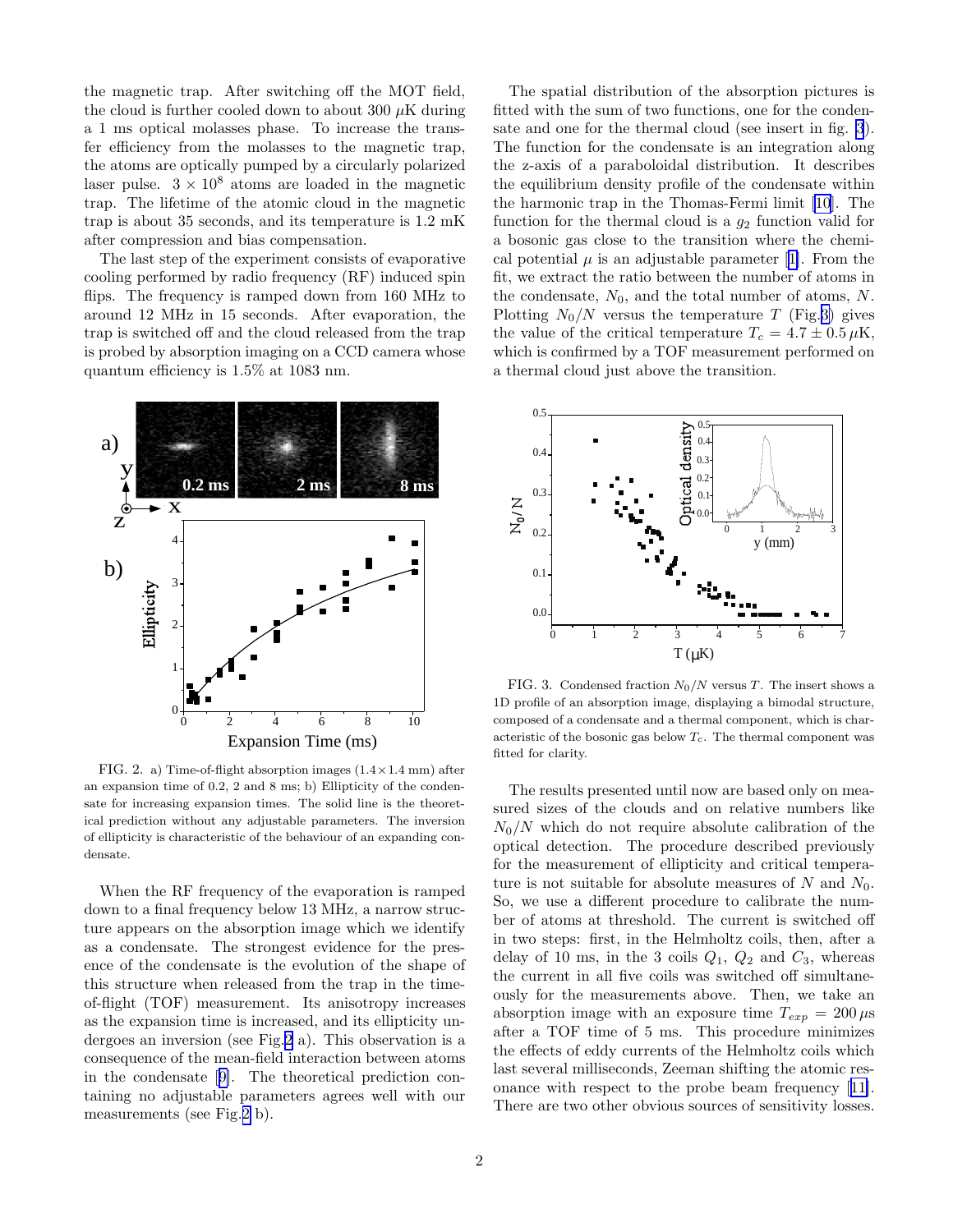First, the width of the absorption lineshape is measured to be twice the natural linewidth, which we attribute to laser linewidth and power broadening. This reduces the absorption cross-section by a factor 2. Second, the probe beam propagates perpendicularly to the x-axis of the Ioffe-Pritchard trap (see Fig.[1\)](#page-0-0) along which atoms are polarized. It would therefore be necessary to take into account the populations of the different Zeeman sublevels, and the Clebsch-Gordan coefficients of the various Zeeman optical transitions excited by the probe beam. But any residual magnetic field redistributes the populations among Zeeman sublevels. Assuming equally populated sublevels gives an extra loss by a factor 9/5. Finally, there is another source of losses which is specific to <sup>4</sup>He<sup>∗</sup> when optically detected and particularly important at the high densities obtained in our experiment. The metastable atoms have a huge Penning ionization crosssection in the presence of resonant light, so that losses can accumulate during the probe pulse at large densities. Unfortunately, probing at low intensity is no longer possible if  $T_{exp}$  is made shorter because of the low efficiency of the CCD camera. This long exposure time also increases the acceleration of the atoms due to radiation pressure which pushes them out of resonance[[12\]](#page-3-0). In the present stage of the experiment, it is difficult to give a quantitative description of the combined effect of these phenomena. So, we prefer to wait an expansion time of 5 ms to sufficiently reduce the atomic density. Indeed, we observe that the measured number of atoms is an increasing function of the expansion time reaching a plateau after 5-6 ms. After the corrections mentioned above, the total number of atoms  $N_c$  at the threshold is measured to be  $5\times10^6$  atoms with an accuracy of about 50%.

 $N_c$  can also be estimated from  $N_c = 1.202 (k_B T_c/\hbar \bar{\omega})^3$ , where  $\bar{\omega}$  is the geometrical average of the frequencies of thetrap [[13\]](#page-3-0). We deduce  $N_c = 8.2 \times 10^6$  atoms with an uncertainty of about 30% compatible with the previous value. Because it is easier to trace down the error on  $N_c$  when derived from  $T_c$ , we arbitrarly choose this value of  $N_c$  to estimate the scattering length a. Also, assuming that the transition occurs at a phase space density equal to  $n(0)\lambda_{dB}^3 = 2.612$ , where  $\lambda_{dB}$  is the de Broglie wavelength, we can also derive the density at the center of the trap  $n(0) = (3.8 \pm 0.7) \times 10^{13}$  atoms/cm<sup>3</sup> at the transition.

Within the Thomas-Fermi approximation, one can extract the chemical potential  $\mu$  from the size of the condensate [\[10](#page-3-0)]. As the optical detection around the transition has been calibrated, we can now use our previous relative measurements to deduce the absolute number of condensed atoms  $N_0$  below the transition. Typical values of  $\mu = 1.4 \times 10^{-29}$  J and  $N_0 = (4 \pm 1.5) \times 10^5$  are obtained with condensates prepared at temperatures ranging from 1.2  $\mu$ K to 3  $\mu$ K. Finally an estimation of the scattering length a can be given using  $a = \sigma/15N_0 \times (2\mu/\hbar\bar{\omega})^{5/2}$ ,

where  $\sigma = (\hbar/m\bar{\omega})^{1/2}$  is the characteristic size of the ground state of the trap. We find  $a = (16 \pm 8)$  nm which is compatible with the value given by recent theoretical works [\[5,14](#page-3-0)]. The error is mostly due to the uncertainty on the number of atoms. Knowing the scattering length a, the density at the center of the trap  $n(0)$  and the critical temperature  $T_c$ , we obtain a mean rate of elastic collisions  $\bar{\gamma}_{coll} \simeq 2 \times 10^4 \text{ s}^{-1}$  near threshold, leading to  $\bar{\omega}/\bar{\gamma}_{coll} = 0.17$ . We thus enter in the hydrodynamic regime, an interesting feature for a gas above  $T_c$  [[15–18\]](#page-3-0).



FIG. 4. Decay of the condensate. This measurement was performed with an RF shield at 12.3 MHz.

Fig.4 shows the evolution of the number of atoms in the condensate versus the trapping time. The typical lifetime is about 2 s. In the present stage of the experiment, it is not possible to discriminate between 2 body or 3-body decay. However, assuming that only 2 body collisions lead to losses in the condensate, we can place an upper bound on the collision rate constant G between spin polarized  ${}^{4}He^*$  atoms, which is predicted to be inhibited by a factor  $10^4$  compared with the rate constant for Penning ionization collisions between unpolarized atoms. The evolution equation of the number of atoms  $\dot{N}(t) = -G \int n^2(\mathbf{r}) d^3\mathbf{r}$ , integrated on the whole condensate in the Thomas-Fermi approximation, gives the evolution of the number of atoms  $N_0$  in the condensate. A fit leads to  $G \leq (4.2 \pm 0.6) \times 10^{-14}$  cm<sup>3</sup>/s, which corresponds to a reduction factor larger than  $2 \times 10^3$ , much larger than the previously measured ones[[19,20\]](#page-3-0), in agreement with theoretical calculations[[4,5](#page-3-0)].

If one assumes now that 3-body collisions are responsible for the decay of  $N_0$ , one can as well give an upper bound for the rate constant L defined by  $\dot{N}(t)$  =  $-L \int n^3(\mathbf{r})d^3\mathbf{r}$ . Fitting our data gives  $L \leq (2.8 \pm 0.2) \times$  $10^{-27}$  cm<sup>6</sup>/s. This value can be compared to theoretical predictions[[21,22\]](#page-3-0): for example, our upper limit is com-patible with [\[21](#page-3-0)], which finds  $L = 3.9\hbar a^4/2m = 2 \times 10^{-27}$  $\text{cm}^6/\text{s}$ .

In conclusion, this article shows the evidence for the formation of a BEC of helium atoms in the metastable